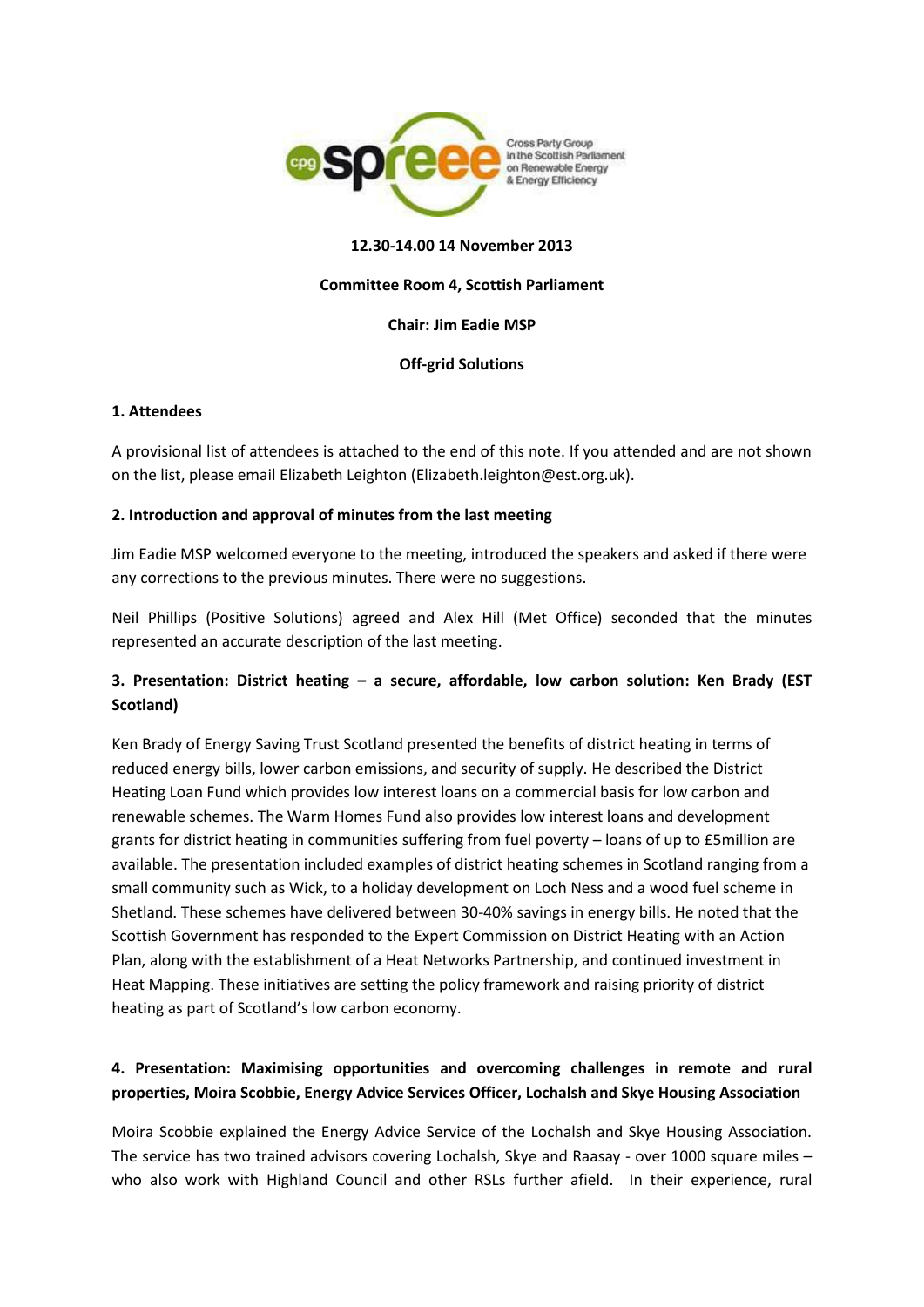communities have not been well served by fuel poverty and energy company obligation (ECO) schemes because they properties tend to be more difficult and expensive, to treat due to the housing types and remoteness.

In their view, the call centre approach was not appropriate for many clients and there was a need to develop trusted, local support. While this intensive service may seem a luxury, the Energy Advice Service believes it is necessary for isolated and vulnerable clients to identify their specific needs in relation to comfort levels and costs. Ms Scobbie argued that there is a need to review the eligibility criteria for fuel poverty schemes to ensure those in need aren't excluded. She also suggested that Scottish Enterprise and Highlands and Islands Enterprise could develop the capacity of local contractors to do the work to tap into local knowledge and save on travel costs for installations.

The Chair suggested that the cross-party group send a letter to the Minister regarding these concerns for rural areas.

# **5. Presentation: Insulation solutions for off-grid properties – present and future, Wilson Shaw, Director, The BCA Group; Chair, National Insulation Association Scotland Forum**

Wilson Shaw gave a detailed presentation on the variety of insulation measures available to off-grid properties. These properties can provide higher carbon savings and hence can receive a higher level of ECO support. However, there are higher costs associated with remote locations and lack of local contractors. Regarding measures, there is a perception that there is a lack of solutions for these properties but technical solutions are available. The presentation reviewed the pros and cons of different measures according to housing types. In terms of developing further solutions, Mr Shaw stressed that investment will only happen with confidence in a long-term market – continual changes in government schemes create uncertainty. He also noted that Historic Scotland trials for traditional properties have been successful, but the measures are not ECO funded because of the lengthy process of certification – there can be a two year waiting list for new methods. He concluded that it is important to increase awareness and understanding of solid wall insulation, and find ways to allow innovation to progress in relation to off-grid properties and non-traditional construction.

### **6. Questions**

A range of questions were directed at the panel; please note that the intention of this meeting note is not to record a verbatim account of the meeting. Questions posed to the panel included:

- Jamie McGregor, MSP, praised the excellent briefings and asked if water heat pumps are better than air source heat pumps. Ken Brady replied that they have a similar output. Moira Scobbie noted the need to address fabric first before installing renewable technologies.
- Mike McKenzie, MSP noted a concern that the scale of challenge in addressing rural fuel poverty is underestimated. He recommended the proposal for an 'islands tariff' which would use idle wind power to supply low cost energy to locals. He also raised concerns about the costs of solid wall insulation. Wilson Shaw said that the average internal wall insulation can be done for £6-8K including redecoration costs. Moira Scobbie noted it is important to take into account the disruption caused particularly for the old and vulnerable.
- A participant asked if there is funding for connections to district heating. Ken Brady acknowledged it is difficult to plan for expansion and to fund this upfront cost. The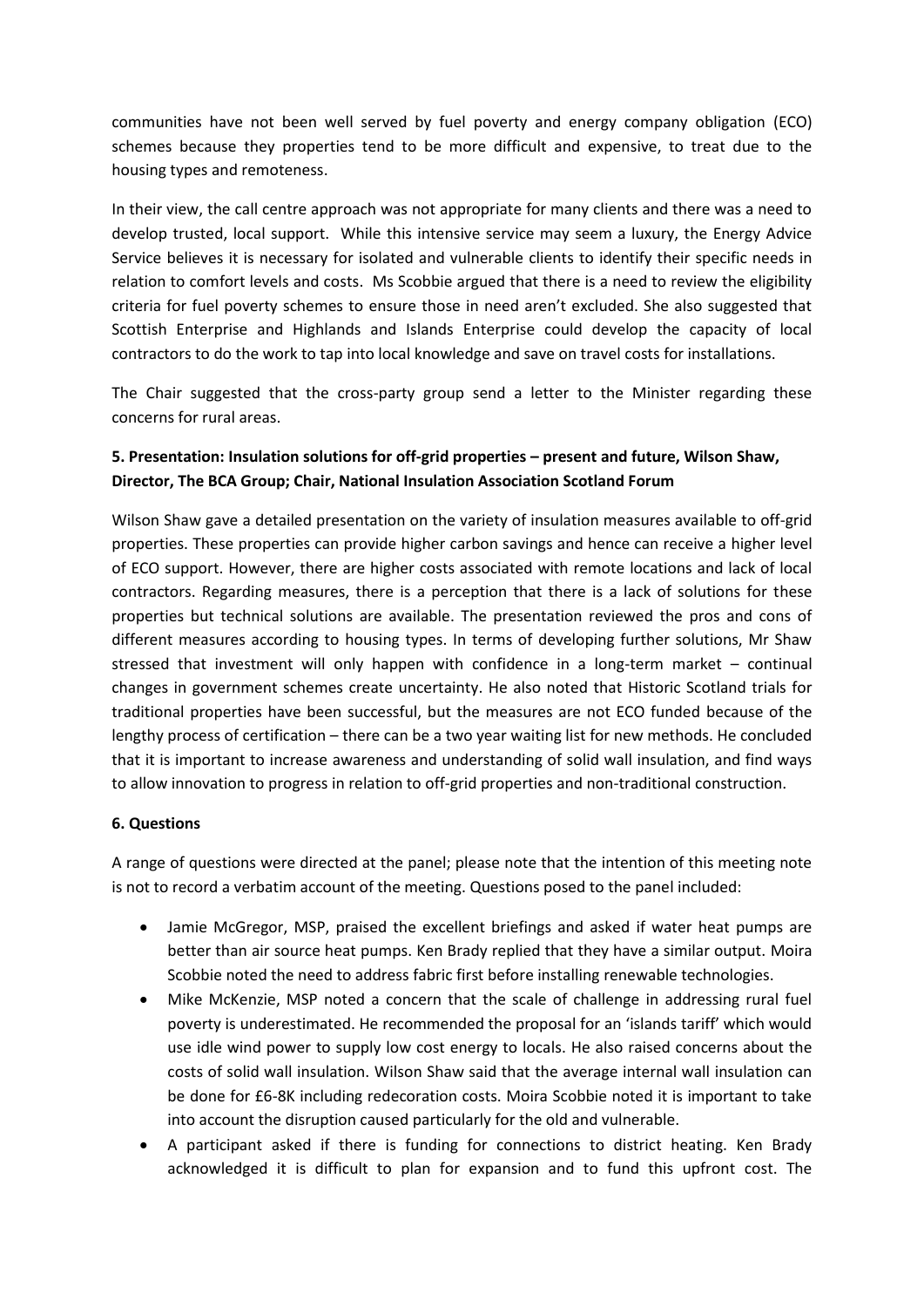government schemes fund extensions to existing systems and the renewable heat loan fund can help fill the gap.

 Bill Rodger asked about the particular issues that make rural and remote schemes difficult. Moira Scobbie replied that government schemes don't always suit these areas. Sometimes the issue is they simply don't have the scale, numbers of houses, to make it worthwhile for the installers. Wilson Shaw noted that the HEEPS ABS scheme has targets to get the biggest bang for the buck – so rural areas can lose out.

## **7. Date and Topic of Next Meeting**

The next meeting will take place on 23<sup>rd</sup> of January 2014 between 12.30pm and 2.00pm in Committee Room 2. The meeting will focus on energy performance standards for new and existing domestic buildings, and planning issues for micro-renewables.

### **8. AOB**

For suggestions for correction of this note and to request copies of presentations, please contact the secretariat, Elizabeth Leighton (Elizabeth.leighton@est.org.uk).

#### **9. Attendees**

| Martin    | Surridge        | Arup                            |
|-----------|-----------------|---------------------------------|
| Emma      | Megaughin       | Bellenden                       |
| Caroline  | Henderson       | Bellenden                       |
| Douglas   | Prentice        | Geocapita                       |
| Andrew    | <b>Bright</b>   | <b>Energised Environments</b>   |
| Elizabeth | Gore            | <b>Energy Action Scotland</b>   |
| Chris     | Cook            | Nordic Enterprise Trust         |
| Paolo     | <b>Buoni</b>    | <b>EU Energy Centre</b>         |
| Colin     | Campbell        | <b>Currie and Brown</b>         |
| Willa     | Straker-Smith   |                                 |
| Nigel     | Holmes          | Scottish Hydrogen and Fuel Cell |
|           |                 | Association                     |
| Jamie     | McGrigor MSP    | <b>Scottish Parliament</b>      |
| Andrew    | Faulk           | <b>Consumer Futures</b>         |
| Annie     | McGovern        | <b>Consumer Futures</b>         |
| David     | <b>Stewart</b>  | <b>SFHA</b>                     |
| lain      | MacKinnon       | <b>Charlesfield First LLP</b>   |
| Lorna     | Ross            |                                 |
| Moira     | Scobbie         | Lochalsh and Skye Housing       |
|           |                 | Association                     |
| Ken       | <b>Brady</b>    | <b>Energy Saving Trust</b>      |
| Wilson    | Shaw            | <b>BCA Group</b>                |
| Jim       | Eadie MSP       | <b>Scottish Parliament</b>      |
| Stefan    | <b>Buettner</b> | <b>Scottish Parliament</b>      |
| Jamie     | Carruthers      | <b>Dormont Estate</b>           |
| Simon     | Kemp            | Carillion                       |